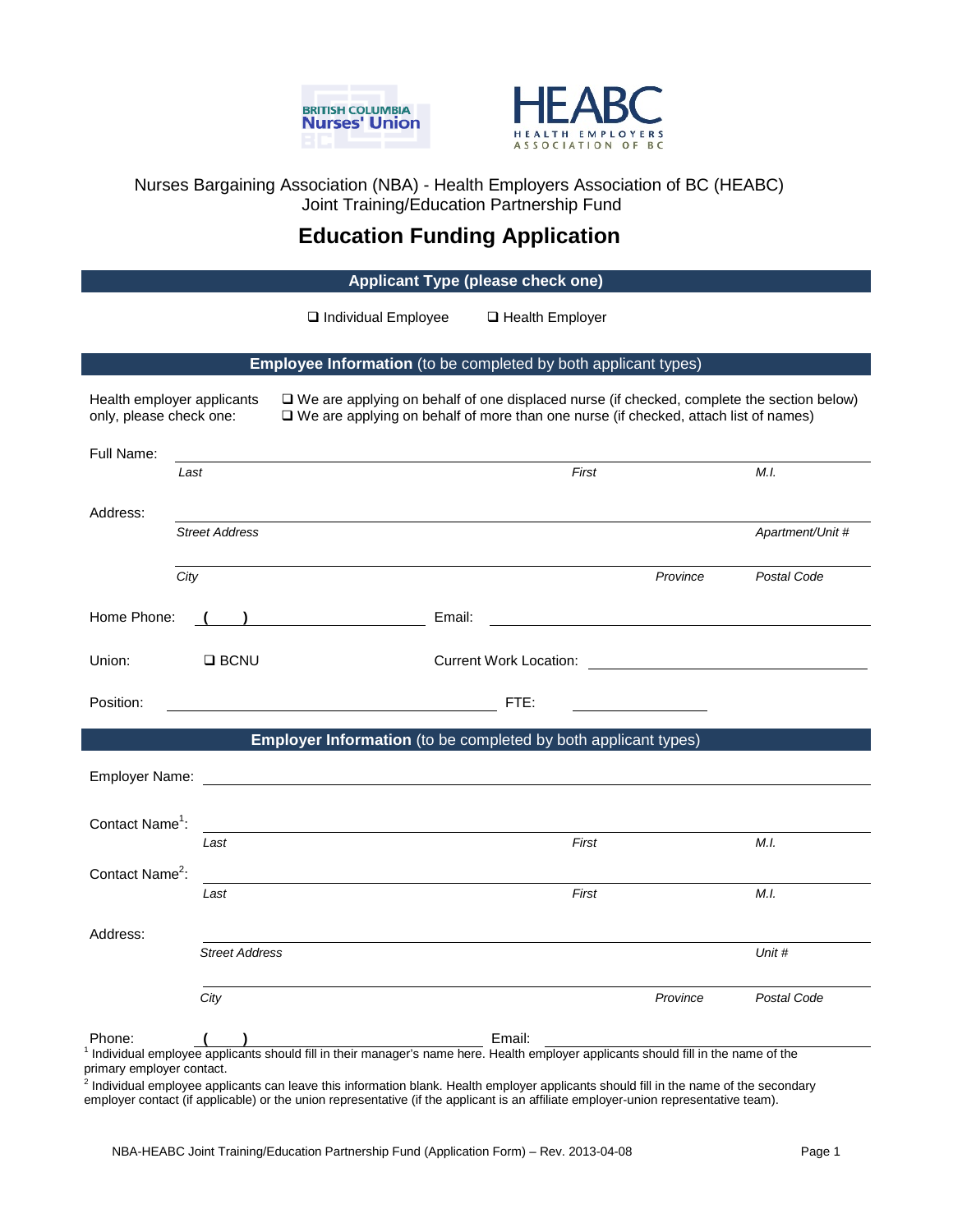# **Education Funding Request**

Who will offer the education/training? (check one)  $\Box$  The Employer  $\Box$  An Educational Institution

Name of Educational Institution:

Name of Department/Program (if applicable):

| <b>Course Number and Name</b><br>(Please attach course descriptions to this application)                              | <b>Start Date</b><br>(MM/DD/YY) | <b>End Date</b><br>(MM/DD/YY) | Cost $(\$)^*$ |
|-----------------------------------------------------------------------------------------------------------------------|---------------------------------|-------------------------------|---------------|
|                                                                                                                       |                                 |                               |               |
|                                                                                                                       |                                 |                               |               |
|                                                                                                                       |                                 |                               |               |
|                                                                                                                       |                                 |                               |               |
|                                                                                                                       |                                 |                               |               |
| <b>Total Tuition Requested:</b>                                                                                       |                                 |                               |               |
| Total Application Fee(s) (if applicable):                                                                             |                                 |                               |               |
| Total Student Activity Fee(s) (if applicable):                                                                        |                                 |                               |               |
| Total Other Fee(s) (if applicable, please specify):                                                                   |                                 |                               |               |
|                                                                                                                       |                                 | <b>Total Education Cost:</b>  |               |
| Total Wage Funding Requested (if applicable):<br>(Duration of Education Period in weeks) x (Hourly Rate) x (FTE x 36) |                                 |                               |               |
| Total Cost (Total Education Cost + Total Wage Funding Requested):                                                     |                                 |                               |               |

\*For health employers applying on behalf of more than one nurse, please detail tuition, wage and other costs for each nurse on a separate, attached sheet and write sum totals beside each cost type above.

## **Funding Justification**

### **Applicants must answer the following questions on the next page: If displaced-**

- 1) Please describe the history of the displacement process for the nurse(s) named in this application. Please include information about when the displacement letter(s) was dated, the effective date of the displacement(s), and any actions taken subsequent to receiving the displacement letter.
- 2) What positions will be available at the end of the nurse(s) training?
- 3) How will completing the proposed course(s) support the nurse(s) application to those position(s)?
- 4) How will the proposed course(s) minimize job loss?

#### **Additional Documents Required**

# **Individual employee applicants must attach: Health employer applicants must attach:**

- $\Box$  copy of your displacement letter (if applicable)
- $\Box$  course description(s)
- $\Box$  job description(s)/posting(s)

- $\Box$  copy of the employee's displacement letter (or displacement details included with the list of employee names where multiple nurses are involved) – if applicable  $\Box$  course description(s)
- $\Box$  job description(s)/posting(s)
- $\Box$  list of employee names if the application is being made on behalf of more than one nurse
- $\Box$  additional cost detail if the application is being made on behalf of more than one nurse